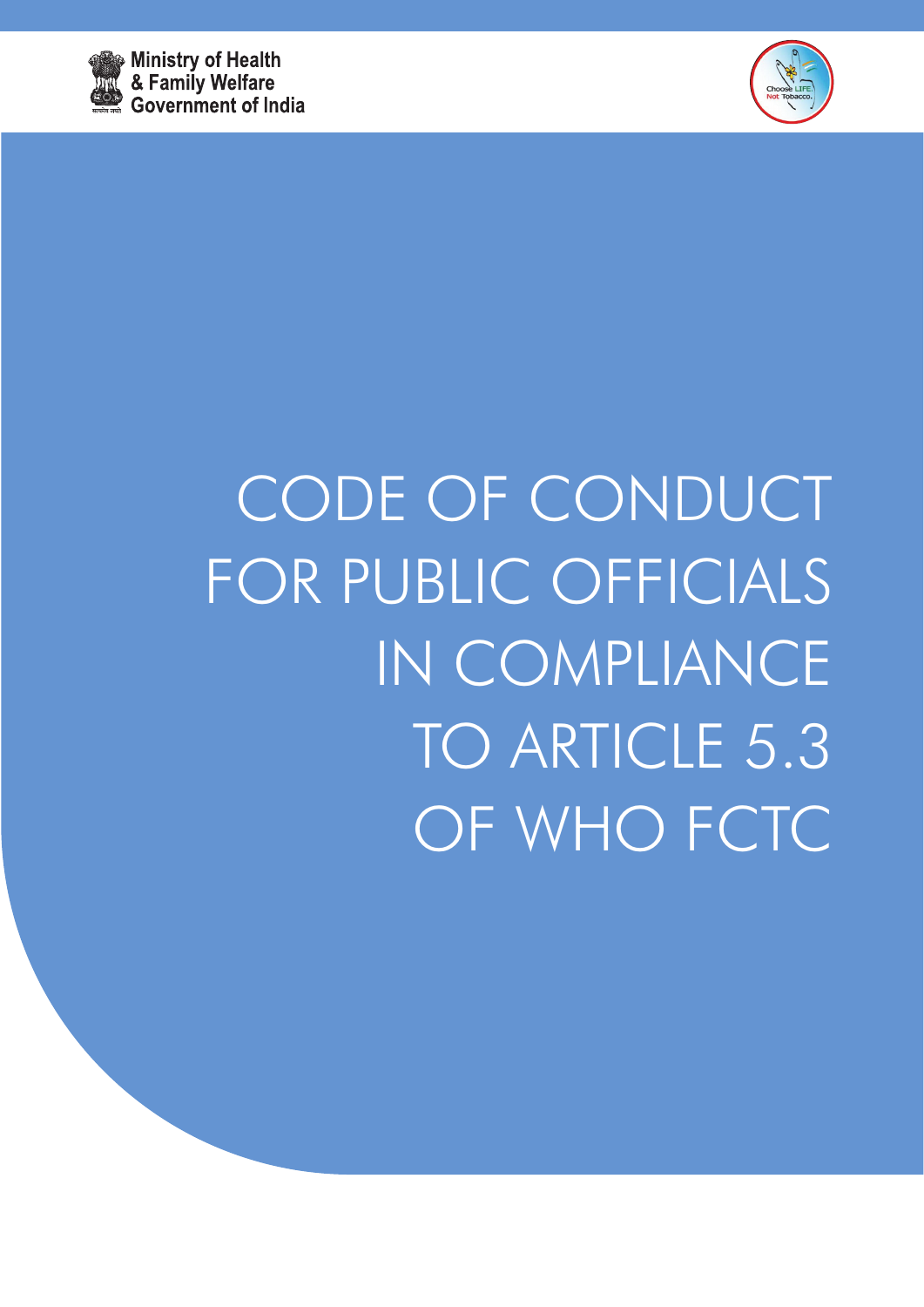# 1. Background

- 1.1 Tobacco use is the leading cause of preventable death and kills half of its users prematurely<sup>[1]</sup>. Tobacco use is also a key risk factor for major group of Noncommunicable diseases $^{[2]}$  – cardiovascular disease, cancer, chronic respiratory disease, diabetes – and other diseases including tuberculosis and neurological disorders. About 14% of all NCDs deaths among adults aged 30 years and over are attributable to tobacco $^{[3]}$ . Globally it kills more than 80 lakh (8 million) people a year. More than 70 lakh (7 million) of those deaths are the result of direct tobacco use while around 12 lakh (1.2 million) are the result of non smokers being exposed to second-hand smoke<sup>[1]</sup>. Tobacco users who die prematurely deprive their families of income, raise the cost of healthcare and hinder economic development.
- 1.2 In India, each year over 13 lakh (1.3 million) deaths can be attributed to tobacco use<sup>[4]</sup>. The actions needed to avert these preventable deaths are outlined in the World Health Organization Framework Convention on Tobacco Control (WHO FCTC), which is an evidence-based treaty and enlists key demand and supply reduction strategies for tobacco control. The Government of India has signed and ratified the WHO FCTC and is now a party to it along with 181 nations<sup> $[5]$ </sup> and hence is obligated to take systematic steps towards implementation of the WHO FCTC.
- 1.3 The preamble to WHO FCTC<sup>[6]</sup> recognizes that countries "need to be alert to any efforts by the tobacco Industry to undermine or subvert tobacco control efforts and need to be informed of activities of tobacco industry that have negative impact on tobacco efforts".
- 1.4 Article 5.3 of the WHO FCTC provides the Parties to develop, implement, periodically update and review comprehensive multisectoral national tobacco control strategies, plans and programmes. In setting and implementing their public health policies with respect to tobacco control, Parties shall act to protect these policies from commercial and other vested interests of the tobacco industry in accordance with national law. Guidelines<sup> $[7]$ </sup> of the Article 5.3 also recommend that Parties should establish measures to limit interactions with the tobacco industry and ensure the transparency of those interactions that occur.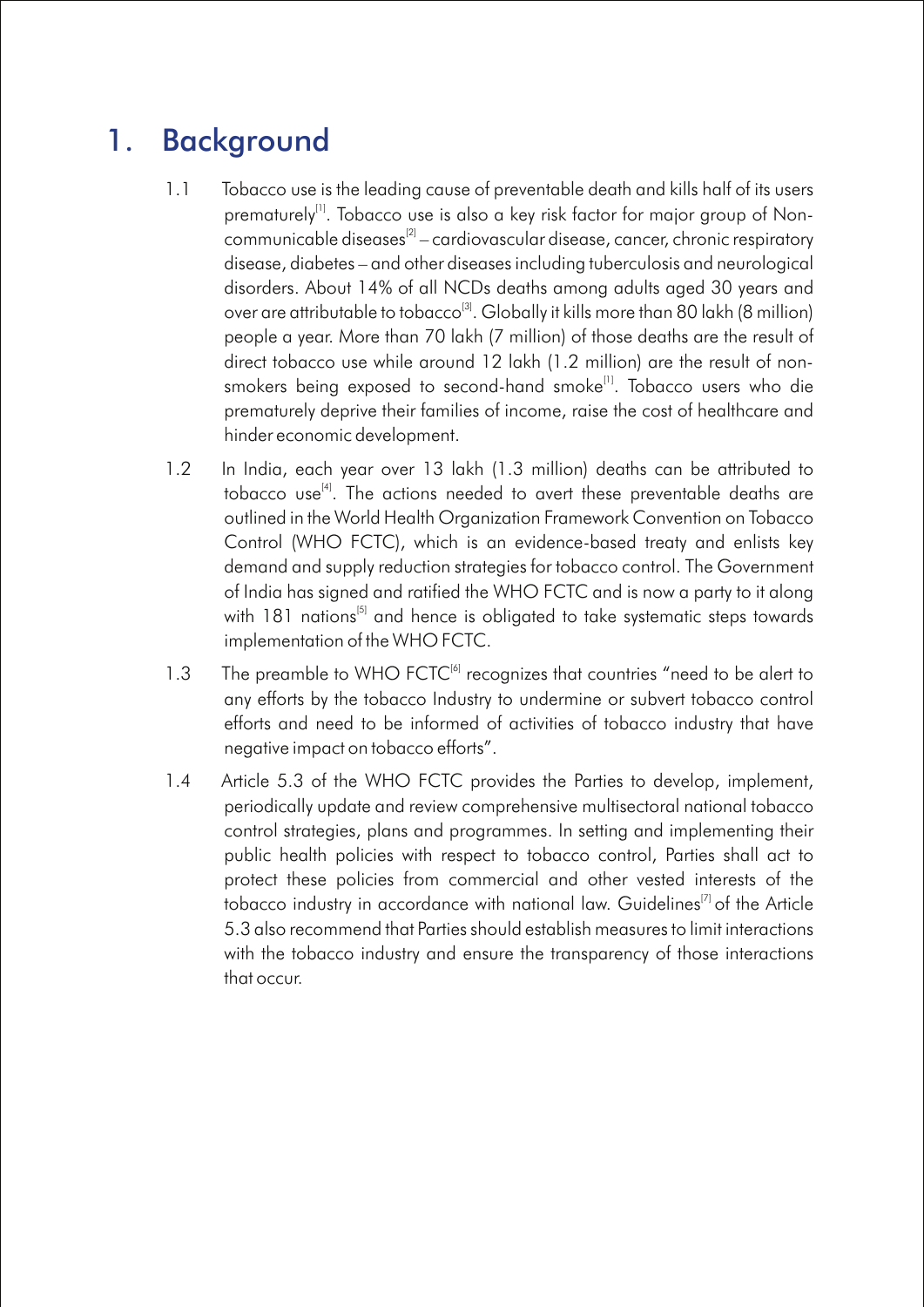### 2. Purpose

The purpose of these guidelines is to protect tobacco control policies and programmes from commercial and other vested interests of tobacco industry.

### 3. Scope

This Code of Conduct shall apply to all the Officials of Ministry of Health and Family Welfare, its Departments and all the autonomous institutions and Offices under its jurisdiction and to any person acting on their behalf.

### 4. Definition of Terms

a. "Tobacco Industry" (TI) shall mean organisations, entities, associations, individuals and others who work for or on behalf of tobacco manufacturers, wholesalers, distributors, importers of tobacco products, growers, and other individuals or organisations that work to further the interests of the tobacco, such as front groups and retailers.

For the purpose of these guidelines, it shall also include any organisations, entities, associations, individuals and others involved in e-cigarettes, as defined in the Prohibition of Electronic Cigarettes (Production, Manufacture, Import, Export, Transport, Sale, Distribution, Storage and Advertisement) Act, 2019.

b. "Tobacco Industry Interference" (TII) shall mean a broad array of tactics and strategies used directly or indirectly by the tobacco industry to interfere with the setting and implementation of public health policies with respect to tobacco control.

#### 5. Interaction with Tobacco Industry

- 5.1 Officials and employees of Ministry of Health and Family Welfare, its Departments and all the autonomous institutions and Offices under its jurisdiction and to any person acting on their behalf shall interact with the tobacco industry only when and to the extent strictly necessary to enable them to effectively regulate, supervise or control the tobacco industry and their products.
- 5.2 When interactions with the tobacco industry are necessary, such shall be conducted transparently and in such a manner that precludes the creation of any perception or impression of a real or potential partnership or cooperation resulting from or on account of such interaction.
- 5.3 The guidelines to be observed when interacting with tobacco industry are set forth in details in Annexure.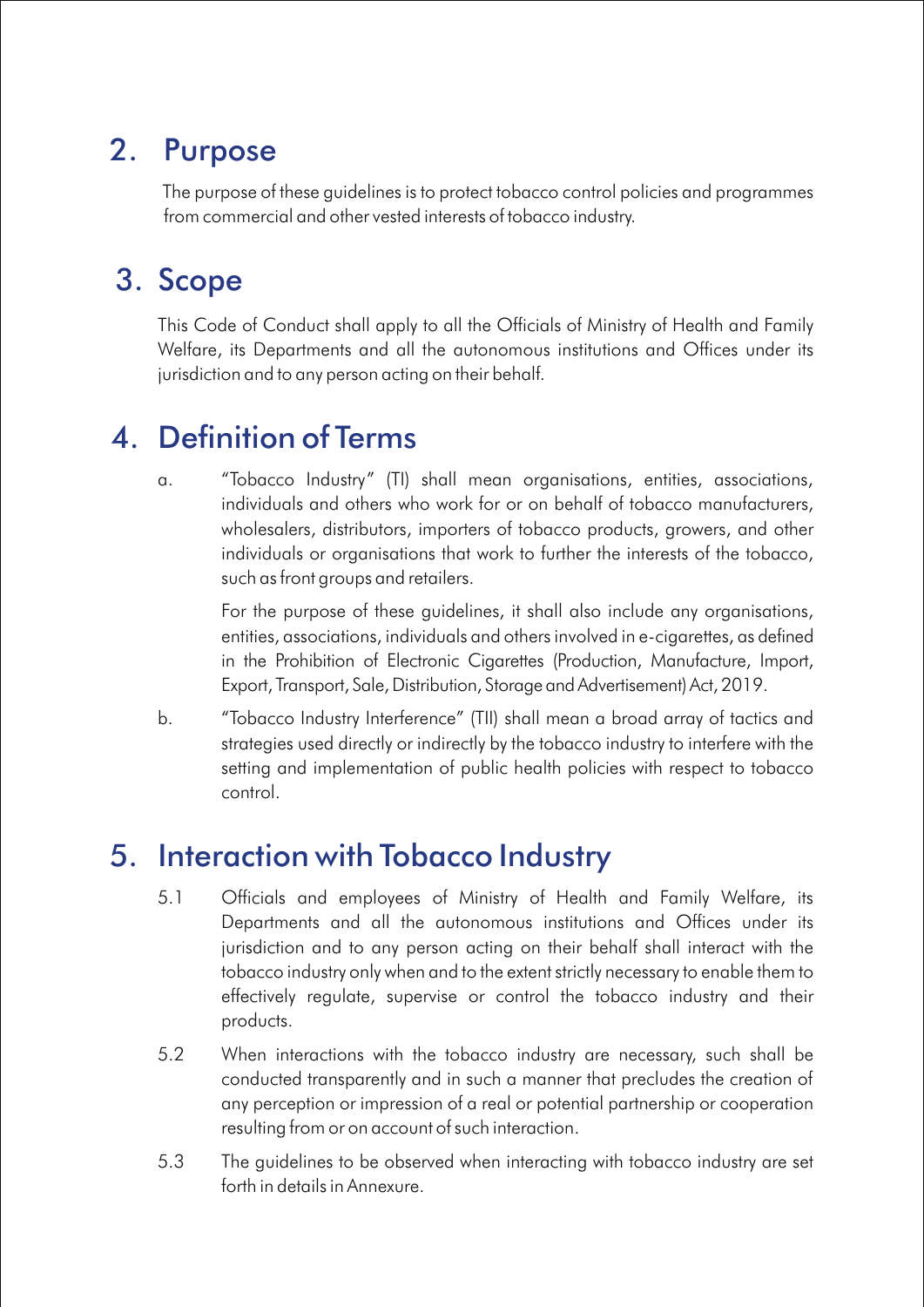# 6. Partnership and Contribution

- 6.1 Officials and employees of Ministry of Health and Family Welfare, its Departments and all the autonomous institutions and Offices under its jurisdiction and to any person acting on their behalf shall not directly or indirectly accept, support or endorse;
	- 6.1.1 any potential or real partnerships and non-binding or non-enforceable agreements as well as any voluntary arrangement with the tobacco industry or any entity or front groups or person working to further its interests.
	- 6.1.2 the tobacco industry organizing, promoting, participating in, or performing, youth, public education or any initiatives that are directly or indirectly related to tobacco control or their logo/brand name/trademark.
	- 6.1.3 any position paper or policy instrument drafted by or in collaboration with tobacco industry or any organization acting as a front group of TI.
- 6.2 In case of any existing partnership, agreement or collaboration with the tobacco industry, should be discontinued within 30 days.

## 7. Conflict of Interest

- 7.1 Officials shall ensure that no person employed by the tobacco industry or any entity working to further its interests be a member of any government body, committee or advisory group that sets or implements tobacco control or public health policy.
- 7.2 The Department should not award contracts for carrying out any work related to setting and implementing public health policies with respect to tobacco control to candidates or tenderers who have conflict of interest with established tobacco control policies.
- 7.3 Officials and employees of Ministry of Health and Family Welfare, its Departments and all the autonomous institutions and Offices under its jurisdiction and to any person acting on their behalf shall not accept payments, gifts or services, monetary or in-kind, from the tobacco industry.

#### 8. Reporting of Violation

If any violation is observed, the same may be brought to the notice through written communication addressed to Director (Tobacco Control), MoHFW.